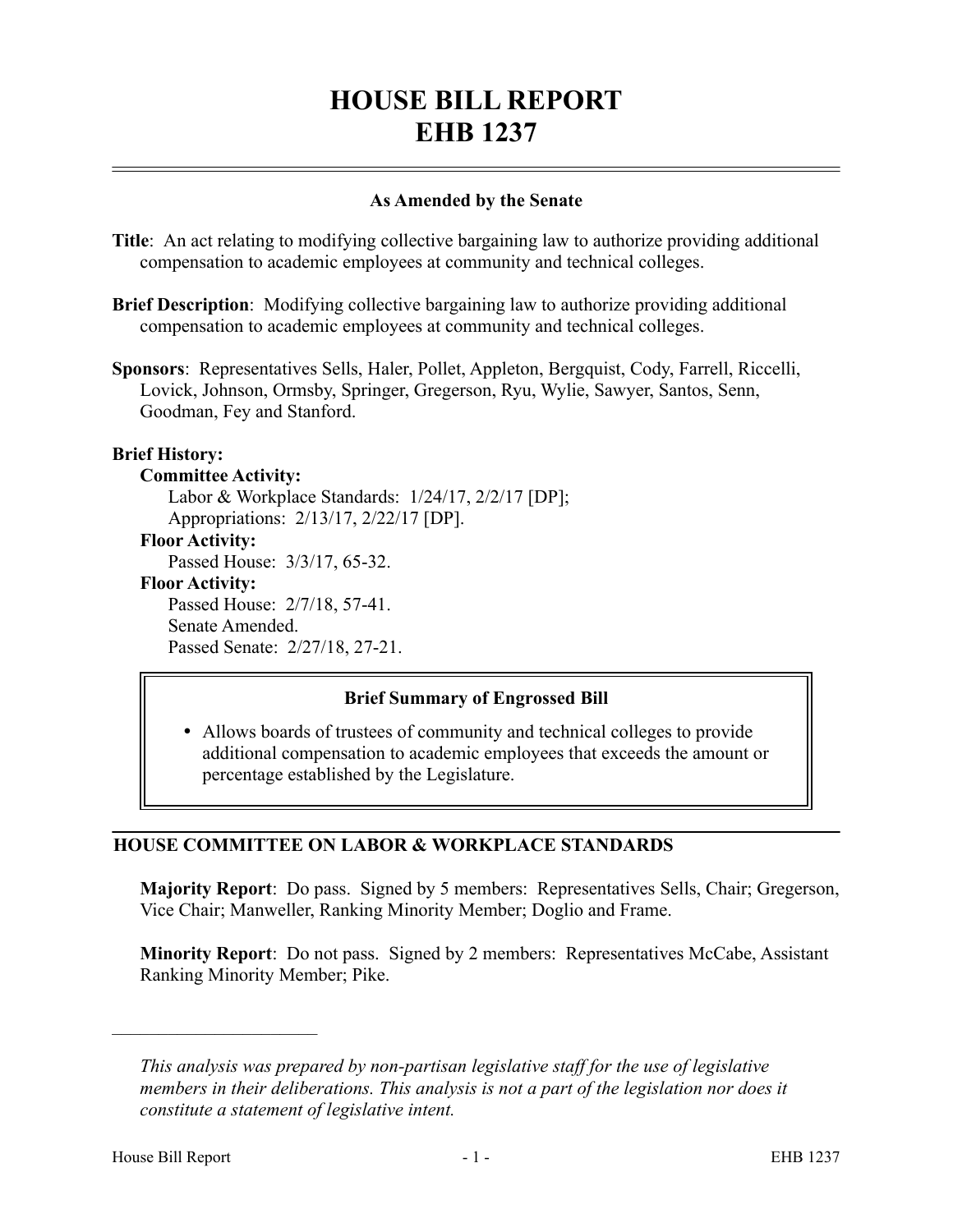**Staff**: Trudes Tango (786-7384).

# **HOUSE COMMITTEE ON APPROPRIATIONS**

**Majority Report**: Do pass. Signed by 22 members: Representatives Ormsby, Chair; Robinson, Vice Chair; MacEwen, Assistant Ranking Minority Member; Stokesbary, Assistant Ranking Minority Member; Bergquist, Cody, Fitzgibbon, Haler, Hansen, Hudgins, Jinkins, Kagi, Lytton, Manweller, Pettigrew, Pollet, Sawyer, Senn, Springer, Stanford, Sullivan and Tharinger.

**Minority Report**: Do not pass. Signed by 11 members: Representatives Chandler, Ranking Minority Member; Buys, Caldier, Condotta, Harris, Nealey, Schmick, Taylor, Vick, Volz and Wilcox.

**Staff**: David Pringle (786-7310).

#### **Background**:

Several collective bargaining laws apply to public institutions of higher education. These laws generally provide that the governing boards and the exclusive bargaining representatives have a mutual obligation to bargain in good faith over wages, hours, and terms and conditions of employment.

For faculty at four-year institutions and certain student employees at the University of Washington and Washington State University, a collective bargaining agreement may not include compensation that exceeds the amount or percentage established by the Legislature in the appropriations act. However, the employer may provide additional compensation to faculty and certain student employees that exceeds that provided by the Legislature.

For academic employees at community and technical colleges (CTCs), a contract may not include salary increases that exceed the amount or percentage established by the Legislature in the appropriations act and allocated by the State Board for Community and Technical Colleges (State Board). Any provisions pertaining to salary increases in a contract are not binding upon future actions of the Legislature. If any provision of a salary increase is subsequently modified by the Legislature in an appropriations act, the parties must enter into collective bargaining to arrive at the mutually agreed upon replacement for the modified provision. There is no provision allowing for additional compensation.

Generally, for bargaining agreements of classified employees of institutions of higher education, the Governor must submit a request for funds to the Legislature to implement the compensation provisions of the agreements. The Governor may not submit requests for funds unless the requests have first been submitted to the Director of the Office of Financial Management (OFM) by October 1 prior to the legislative session in which the request for funds to implement the agreement is to be considered and the Director of the OFM has certified that the request is feasible financially for the state. Bargaining agreements of academic employees of institutions of higher education are not subject to this requirement.

## **Summary of Engrossed Bill**: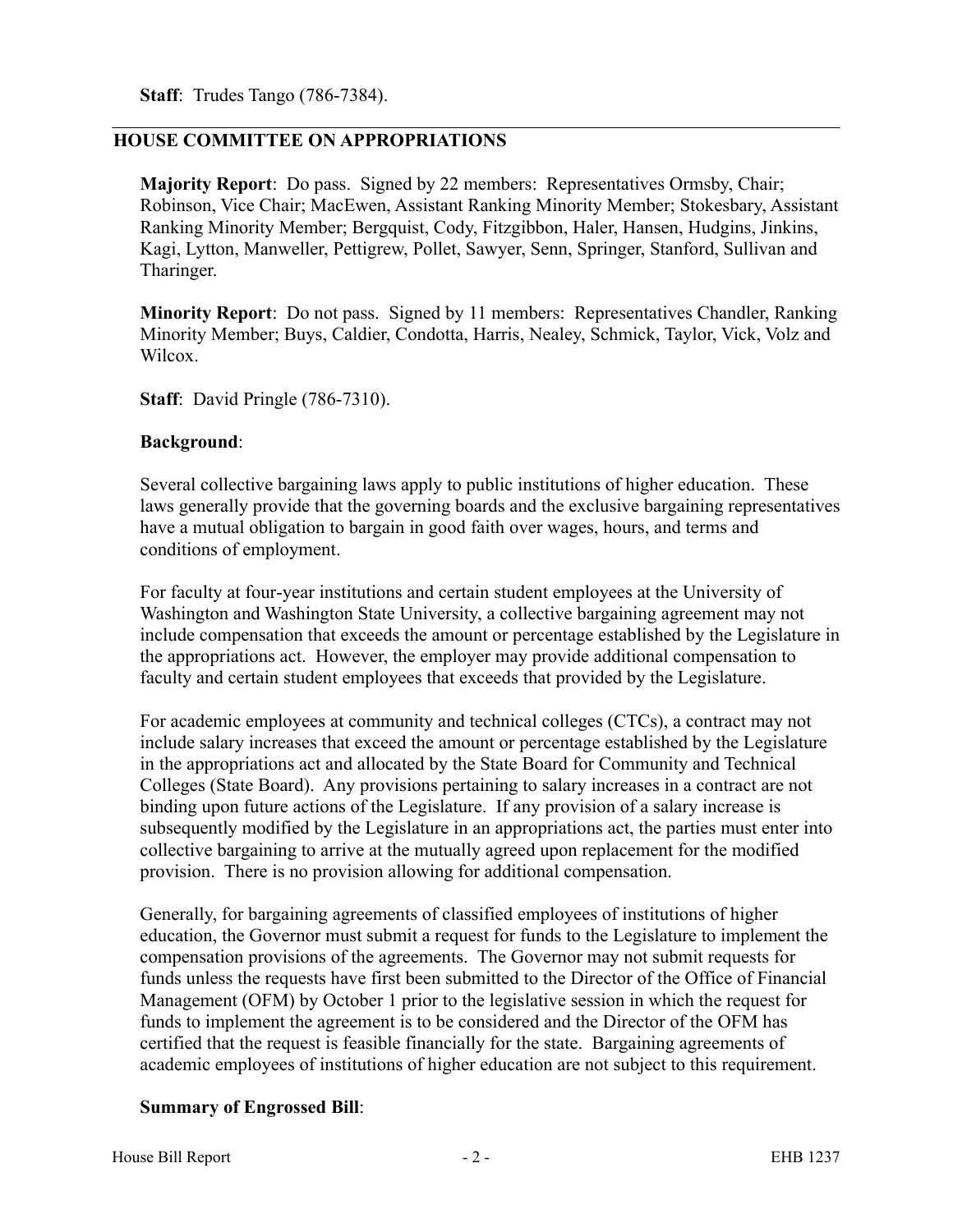A board of trustees may provide additional compensation to CTC academic employees that exceeds what is provided by the Legislature. The language specifying that provisions related to salary increases in a contract are not binding on the Legislature's future actions is stricken.

The written bargaining agreement acted upon by the board of trustees of a community or technical college must be submitted to the Director of the OFM by October 1 prior to the fiscal year in which the provisions of the agreement go into effect.

# **EFFECT OF SENATE AMENDMENT(S)**:

The Senate amendment: (1) added reference to technical college classified employees who bargain under chapter 41.56 RCW (PECBA) to the list of CTC employees whose salary increases may exceed the amount appropriated by the Legislature; and (2) added an intent section stating that the Legislature finds a funding gap was created in the 2017-19 biennium between the amount from the state general fund and the amount assumed from tuition increases and the Legislature intends to fill the gap and fund salary and benefit increases with 66 percent state general fund.

## **Appropriation**: None.

**Fiscal Note**: Available.

**Effective Date**: The bill takes effect 90 days after adjournment of the session in which the bill is passed.

**Staff Summary of Public Testimony** (Labor & Workplace Standards):

(In support) Currently, CTC faculty are restricted to salary increases that the Legislature gives. This bill will provide full bargaining rights to all employees and will be an improvement in the employer/employee relationship. Other academic employees can bargain their salaries and the CTC employees deserve the same rights. The CTCs suffer from chronic underfunding, yet CTC administrative salaries keep increasing by using local funds. The CTC faculty need to be a priority. It would improve morale and give control back to the institutions. Student success depends on good faculty.

(Opposed) This bill would allow unions to cannibalize local funds, which is the same situation the K-12 system is in. The CTCs do not have discretionary levies. There should be an end to locally negotiated pay raises. If this bill passes, buildings would go unmaintained and programs will likely be cut.

(Other) More money from the Legislature is needed for salaries. This is a state responsibility. Local funds go down when enrollments decrease and when tuition decreases. Local funds differ across the CTC system and depend on enrollment, the size of the school, community resources, and other factors. It is uneven across institutions and from year-to-year. Local funds are supposed to address emerging needs in the community that state funds cannot address, such as instructional equipment.

# **Staff Summary of Public Testimony** (Appropriations):